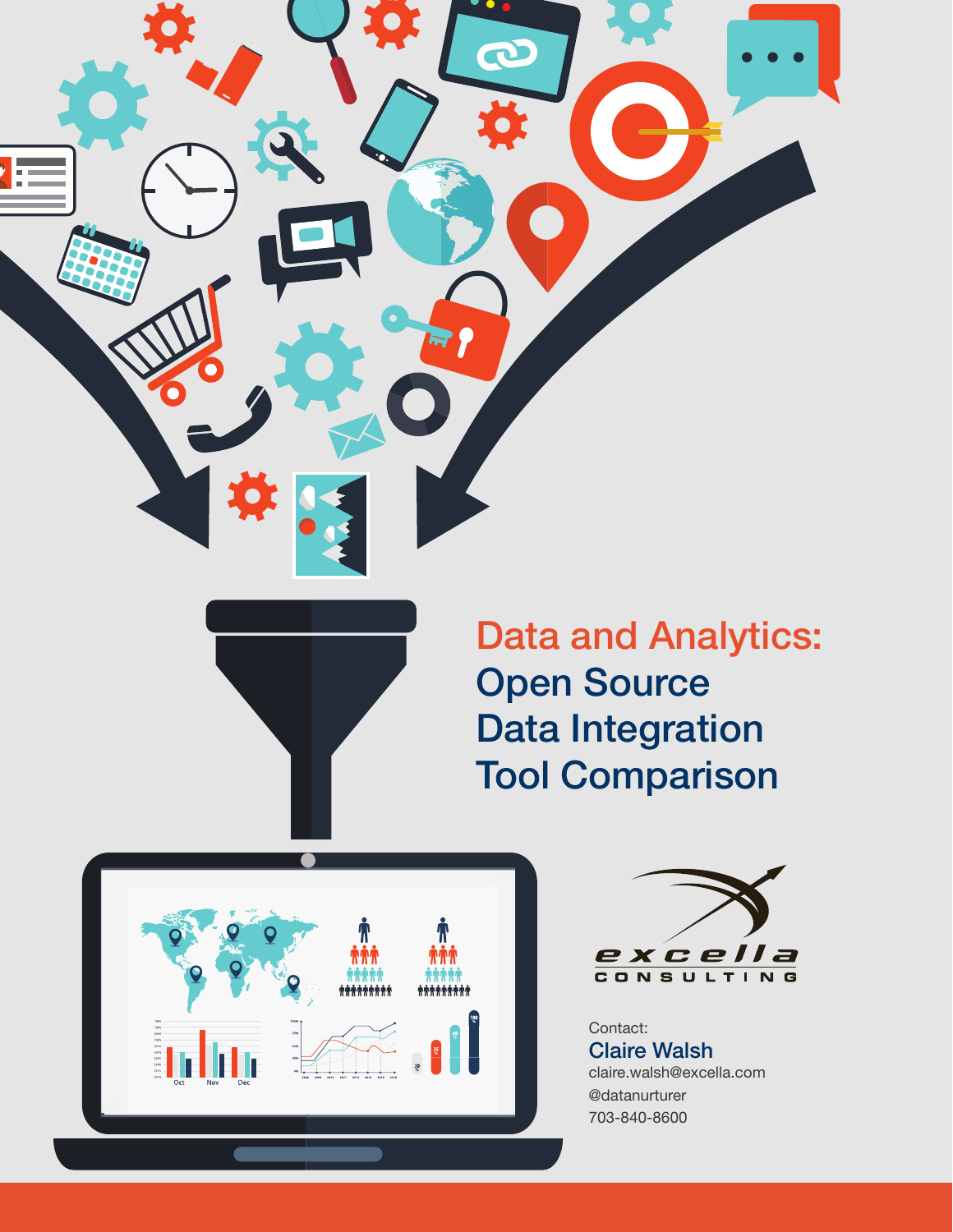# Open Source Data Integration Tool Comparison

### Looking for a no-cost data integration (ETL) tool to avoid coding and scripts?

Need more robust data blending capabilities than your BI tool can provide?

This is a scenario we see when we're working at an organization where there is no existing data integration tool and no budget for new tool licenses. Users are getting by using limited data blending functions offered in their BI tool or by taking a crash course in a popular programming language to get the job done (Python anyone?).

There is another option. Community editions of open source, free data integration tools provide organizations with effective, no-cost solutions. In this analysis Excella compares two of the most common tools, Pentaho and Talend, to see how they stack up.

## DATA INTEGRATION 101

The dream of having a single source that houses all data for an organization has long passed. Integrating and leveraging data from a number of systems has become a strategic skill for most analysis efforts. Data Integration at Excella is more than simply collecting and merging data together. In many cases, data will be made available at regular intervals and time spent to consolidate and process the data following a standard process can make later blending and analysis easier. There are many aspects considered during the familiar extract, transform and load (ETL) cycle, including:

#### Data structure design

How does the data need to be stored and presented based upon it's expected use (e.g.; reports, dashboards, extracts, ad hoc queries, etc.)

#### Data movement

- Designing the optimal path from raw source data to cleansed and enhanced target state
- Leveraging staging data structures where appropriate to enable processing checkpoints and mid-process restartability
- Adhering to tool best practices to create consistent, intuitive solutions that can be transitioned across team members easily

#### Data quality

- Identifying optimal data quality checkpoints throughout the data processing cycle
- Enabling relevant data quality alerts and reports

#### Data security & privacy

- Identifying data security requirements to meet federal, state, local and organizational standards
- Leveraging data encryption and obfuscation best practices tailored to meet the need, not one size fits all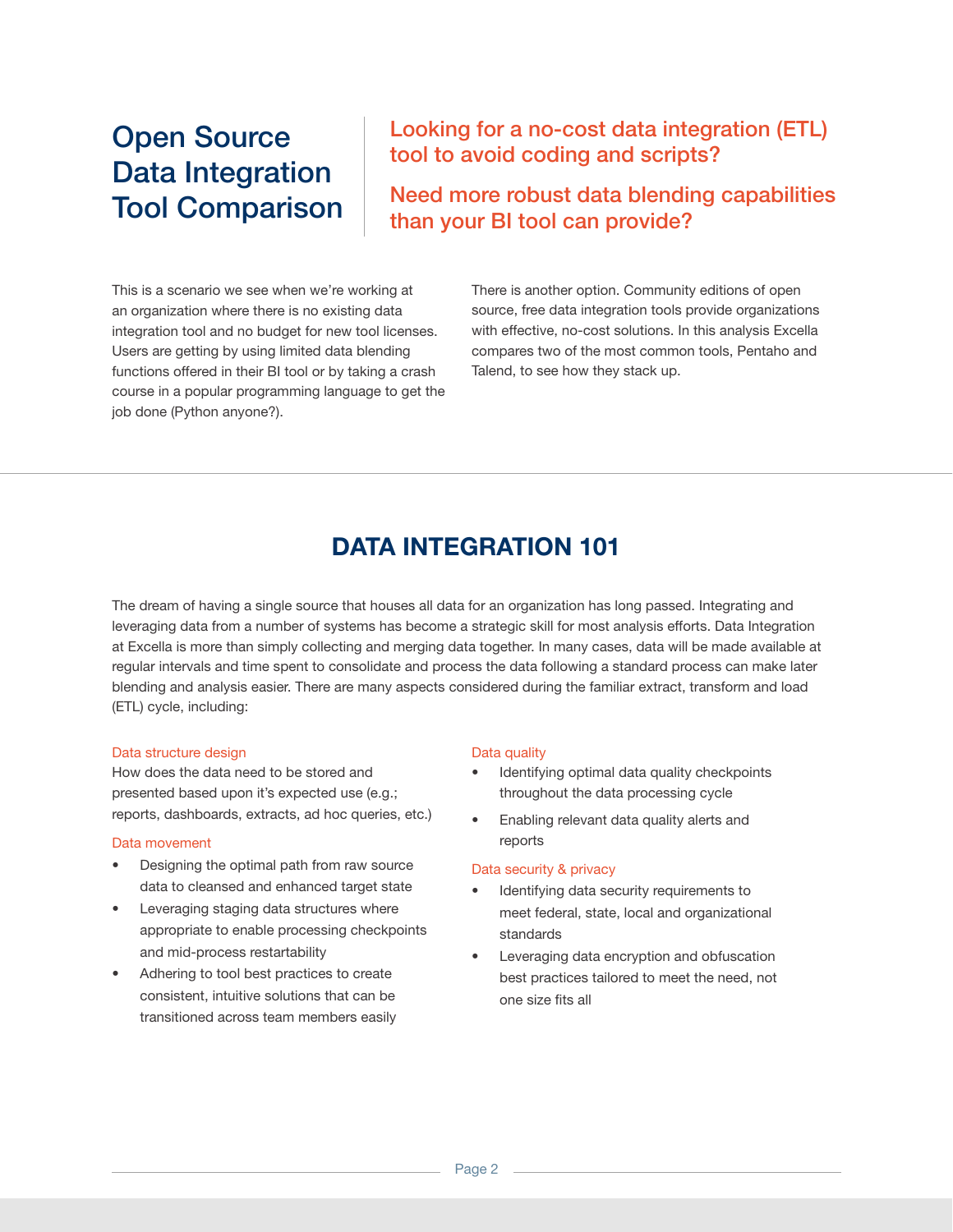## WHY USE A DATA INTEGRATION TOOL ANYWAY?

In July 2015, Gartner confirmed the popularity and demand for data integration tools:

…the data integration tool market was worth approximately \$2.4 billion in constant currency at the end of 2014, an increase of 6.9% from 2013. The growth rate is above the average for the enterprise software market as a whole…

Here's the 3 key reasons why we advocate using a tool rather than custom code:

#### 1. Solution consistency

In many cases, data integration or ETL scripts are created based upon an individual developer's own coding preferences - their personal best practices and even the choice of programming language. Across multiple team members and over time, this disparity of code can be difficult to maintain causing production support and enhancement work to take longer.

A Data Integration (DI) Tool has a standard interface and while a developer may change the order in which functions are performed, the function screens remain constant across users and solutions. Yes, you need to learn the basic tool functions and once you do, navigation, comprehension and additions to solutions built in the tool are usually much faster and easier than traversing through lines of code.

#### 2. Faster development cycles

Tools provide modules to support common functions. Drag and drop objects to use them, enter the required information, draw a line between objects to create dependencies. In addition, there's usually some immediate quality checks and alerts to let you know when something is missing before you continue building. The experience is visual and intuitive.

By comparison, cutting and pasting code or starting with an existing scripts and modifying them is less instinctive and likely to take longer to update and verify - especially when it's someone else's code.

3. You don't have to be a software developer Remember when all websites were created by software developers? Nowadays anyone comfortable using a web browser can use a drag and drop interface to create an impressive looking website. Tools exist and persist where there is demand. Drag and drop pre-defined functions allow someone with less experience and/or less technical background to learn faster and become competent sooner. Even if you are an accomplished software developer, the pre-configured functions, automation and real-time alerts a tool provides can save time – and most tools give the option to extend capabilities by executing external scripts or applications when needed.

Business Intelligence vendors appear to be pursuing this vision and are adding data integration functions to create a comprehensive self-service solution for business users – DIY for data. These capabilities are limited so far and data integration is often complex and messy. This is where the pro tools come in.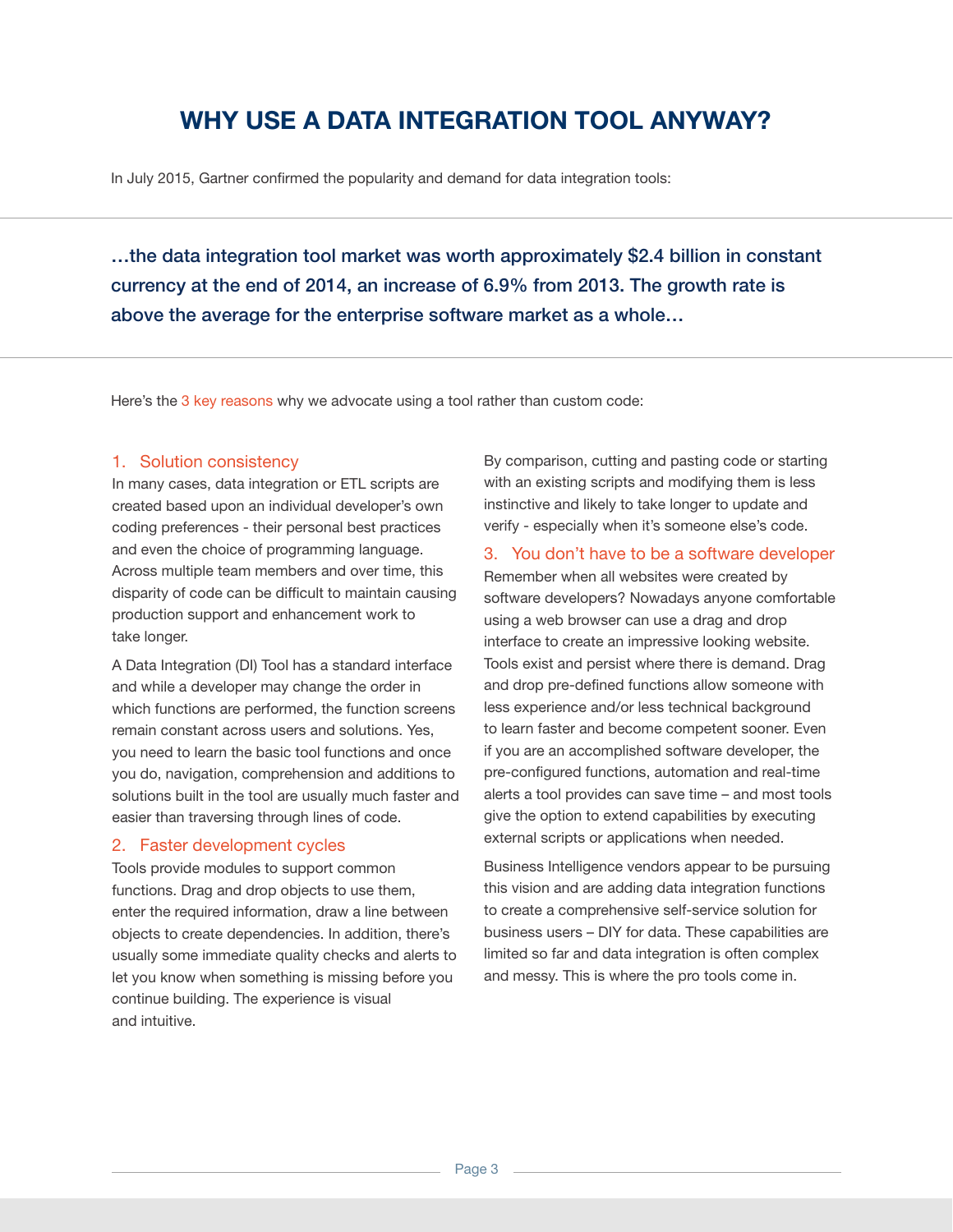# TOOL COMPARISON MATRIX

Our team of data integration experts evaluated 13 different aspects of Pentaho & Talend to determine which one we think works best.

#### Here are the links to download Pentaho and Talend.

#### http://community.pentaho.com/

Scroll down to Downloads section,under Data Integration click the All OS button.

https://www.talend.com/download/talend-open-studio#t4 Click the Download Free Tool button.

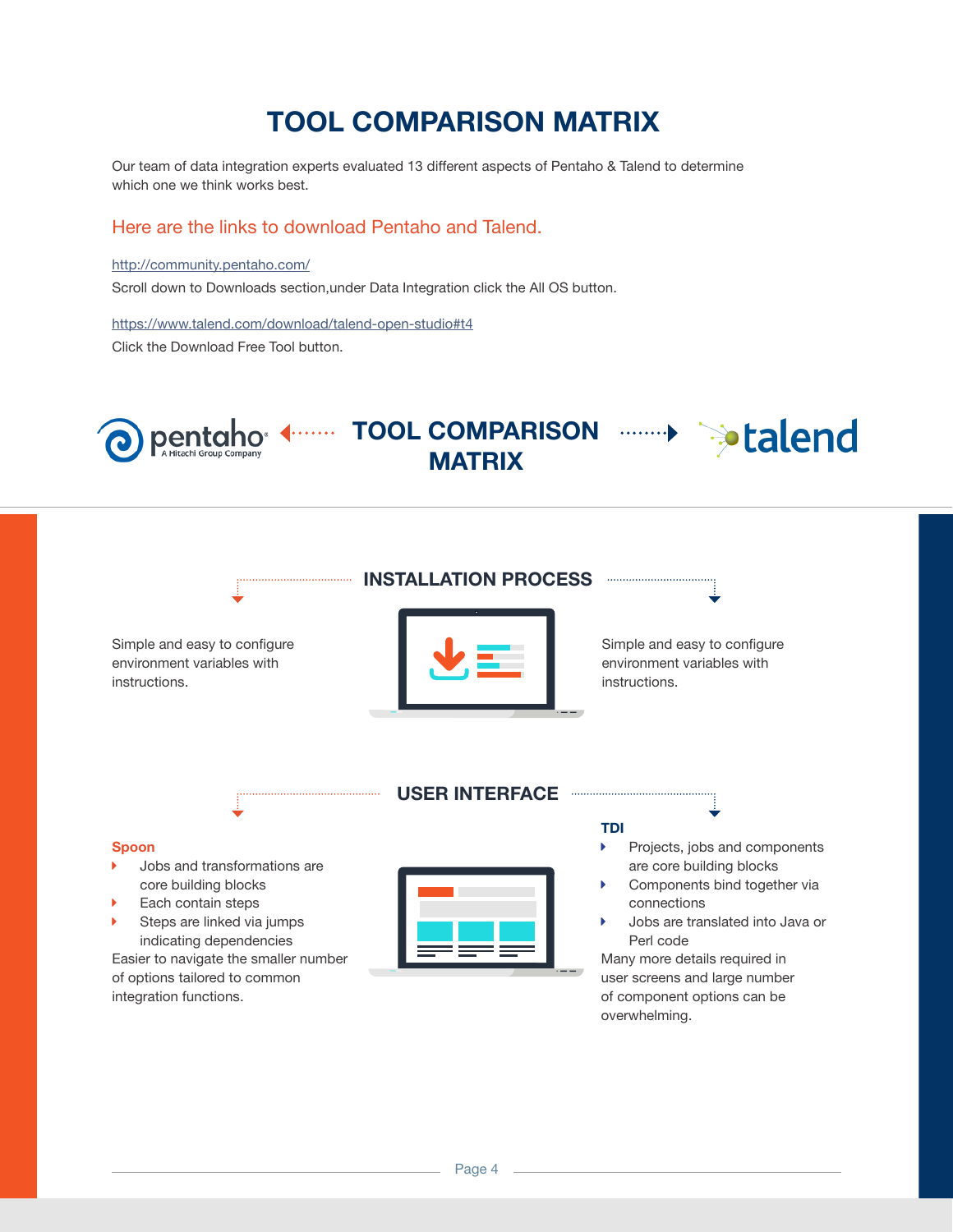

# pentaho <------ TOOL COMPARISON -------> > > talend MATRIX (CONT')



### USER COMMUNITY

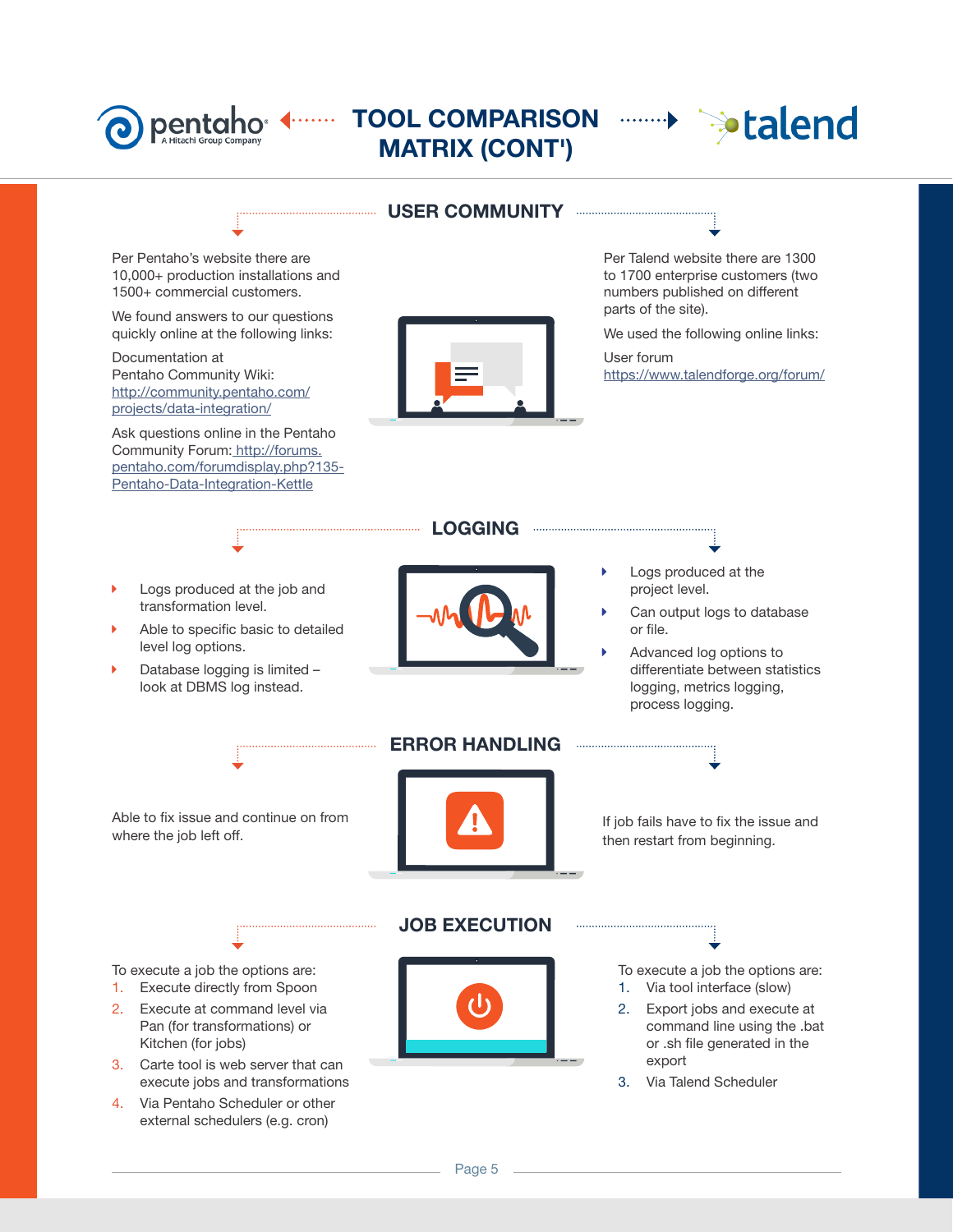

## TOOL COMPARISON MATRIX (CONT')



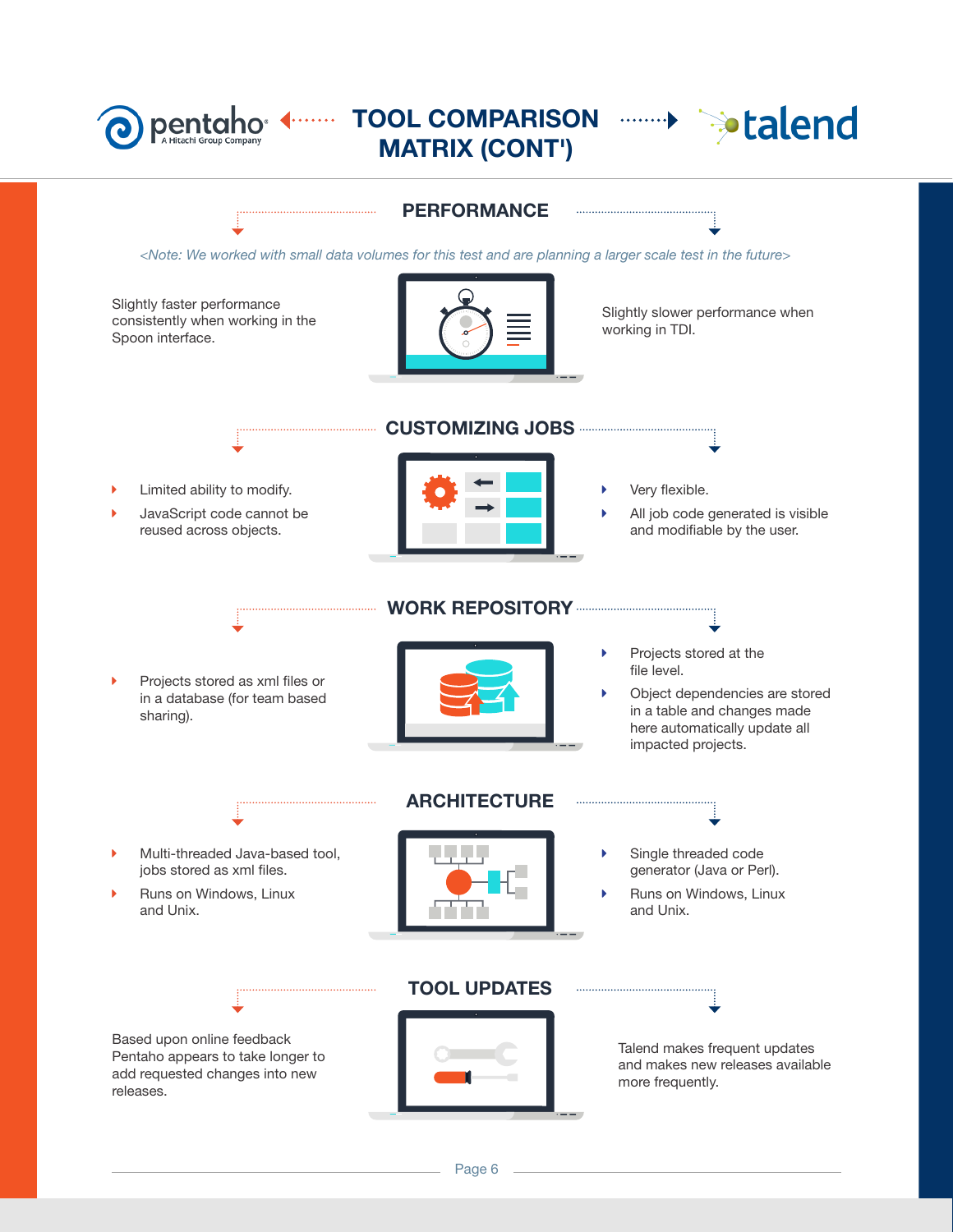### $\leftarrow$ pentaho

## TOOL COMPARISON MATRIX (CONT')

### PRODUCT MARKETPLACE

Pentaho Marketplace allows users to explore and test the plugins developed by the Pentaho Community, extending the capabilities of the Pentaho platform.



Talend Exchange provides a market place for contributors and partners to publish Talend add-ons that extend software capabilities.

### **ADDITIONAL PRODUCT OFFERING ANDITIONAL PRODUCT**

- Pentaho Analytics Platform
- Pentaho Report Designer



Talend Open Studio products for:

- 1. Big Data
- 2. MDM
- 3. Data Quality
- 4. ESB
- 5. Talend Data Preparation (self service for text and Excel files)

### SIMPLE INTERFACE OR LOTS OF OPTIONS?

In each tool we tested the following 8 functions:

- 1. Source mapping (CSV, Excel and database table)
- 2. Sort
- 3. Group by
- 4. Filter
- 5. Table Look-up
- 6. Dimension Table Update
- 7. Merge
- 8. Output mapping (text file and database table)

# pentaho

| Table input                                    |    |         |                          |  |  | $\times$        |
|------------------------------------------------|----|---------|--------------------------|--|--|-----------------|
| Step name Table input                          |    |         |                          |  |  |                 |
| Connection                                     |    |         |                          |  |  | Edit New Wizard |
| SQL                                            |    |         | Get SQL select statement |  |  |                 |
| $\epsilon$                                     |    |         |                          |  |  |                 |
| Line 1 Column 0                                |    |         |                          |  |  |                 |
| Enable lazy conversion<br>Replace variables in |    |         |                          |  |  |                 |
| Insert data from step                          |    |         |                          |  |  |                 |
| Execute for each row?                          |    |         |                          |  |  |                 |
| Limit size 0                                   |    |         |                          |  |  |                 |
| $\theta$ Help                                  | OK | Preview | Cancel                   |  |  |                 |

To illustrate the difference in the tools, below we show screen shots of the same function (using a database table as a data source) in both tools.

The Pentaho screen is more streamlined and takes the wizard-through approach.

Talend asks for a lot more detail and gives many more options (see Talend's array of tabs beyond 'Basic settings').

### **•**talend

| tOracleInput 1           |                                   |                                                                                                                                                          | 몲           |  |  |  |  |  |
|--------------------------|-----------------------------------|----------------------------------------------------------------------------------------------------------------------------------------------------------|-------------|--|--|--|--|--|
| <b>Basic settings</b>    | <b>Property Type</b>              | ы<br>Built-In                                                                                                                                            |             |  |  |  |  |  |
| <b>Advanced settings</b> | Use an existing connection        |                                                                                                                                                          |             |  |  |  |  |  |
| <b>Dynamic settings</b>  | <b>Connection Type Oracle SID</b> | ٠                                                                                                                                                        |             |  |  |  |  |  |
| <b>View</b>              | <b>DB</b> Version                 | Oracle 12-7 +                                                                                                                                            |             |  |  |  |  |  |
| Documentation            | Host                              | "192.168.31.32"<br>"1521"<br>Port                                                                                                                        |             |  |  |  |  |  |
| <b>Validation Rules</b>  | Database                          | "TALEND"<br>"TALEND"<br>Oracle schema                                                                                                                    |             |  |  |  |  |  |
|                          | Username                          | **********<br>Password<br>"c##talend"                                                                                                                    | <b>Loss</b> |  |  |  |  |  |
|                          | Schema                            | Built-In<br>Edit schema<br>int.                                                                                                                          |             |  |  |  |  |  |
|                          | <b>Table Name</b>                 | context.TABLE                                                                                                                                            | en.         |  |  |  |  |  |
|                          | Query Type                        | Built-In<br>Guess schema<br><b>Guess Query</b>                                                                                                           |             |  |  |  |  |  |
|                          | Query                             | <b>SELECT</b><br>"+context. TABLE+". \"ID\",<br>"+context. TABLE+". NAME,<br>"+context. TABLE+". SEX,<br>"+context. TABLE+". AGE<br>FROM +context. TABLE | $\sim$      |  |  |  |  |  |
|                          |                                   |                                                                                                                                                          |             |  |  |  |  |  |
|                          | Data source                       | This option only applies when deploying and running in the Talend Runtime                                                                                |             |  |  |  |  |  |